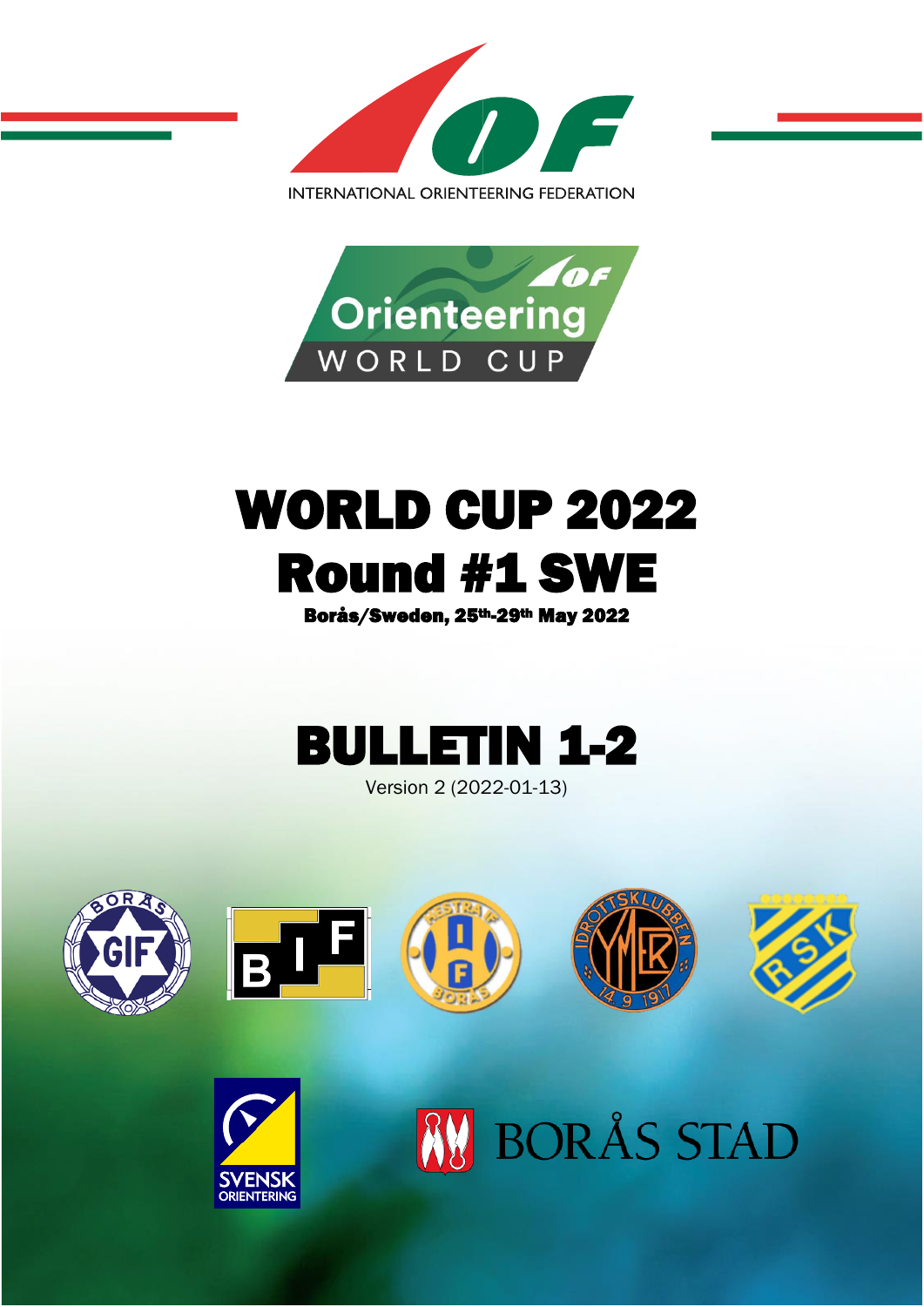| 1.        |  |  |
|-----------|--|--|
| 1.1       |  |  |
| 1.2       |  |  |
| 1.3       |  |  |
| 2.        |  |  |
| 2.1       |  |  |
| 2.2       |  |  |
| 2.3       |  |  |
| 2.4       |  |  |
| 2.5       |  |  |
|           |  |  |
| 3.        |  |  |
| 4.        |  |  |
|           |  |  |
| 5.        |  |  |
| 5.1       |  |  |
| 5.2       |  |  |
| 5.3       |  |  |
| 6.        |  |  |
| 7.        |  |  |
| 7.1       |  |  |
| 8.        |  |  |
| <u>9.</u> |  |  |
| 9.1       |  |  |
| 9.2       |  |  |
| 9.3       |  |  |
| 9.4       |  |  |
| 9.5       |  |  |
| 9.6       |  |  |
| 9.7       |  |  |
| 10.       |  |  |
| 11.       |  |  |
| 11.1      |  |  |
| 11.2      |  |  |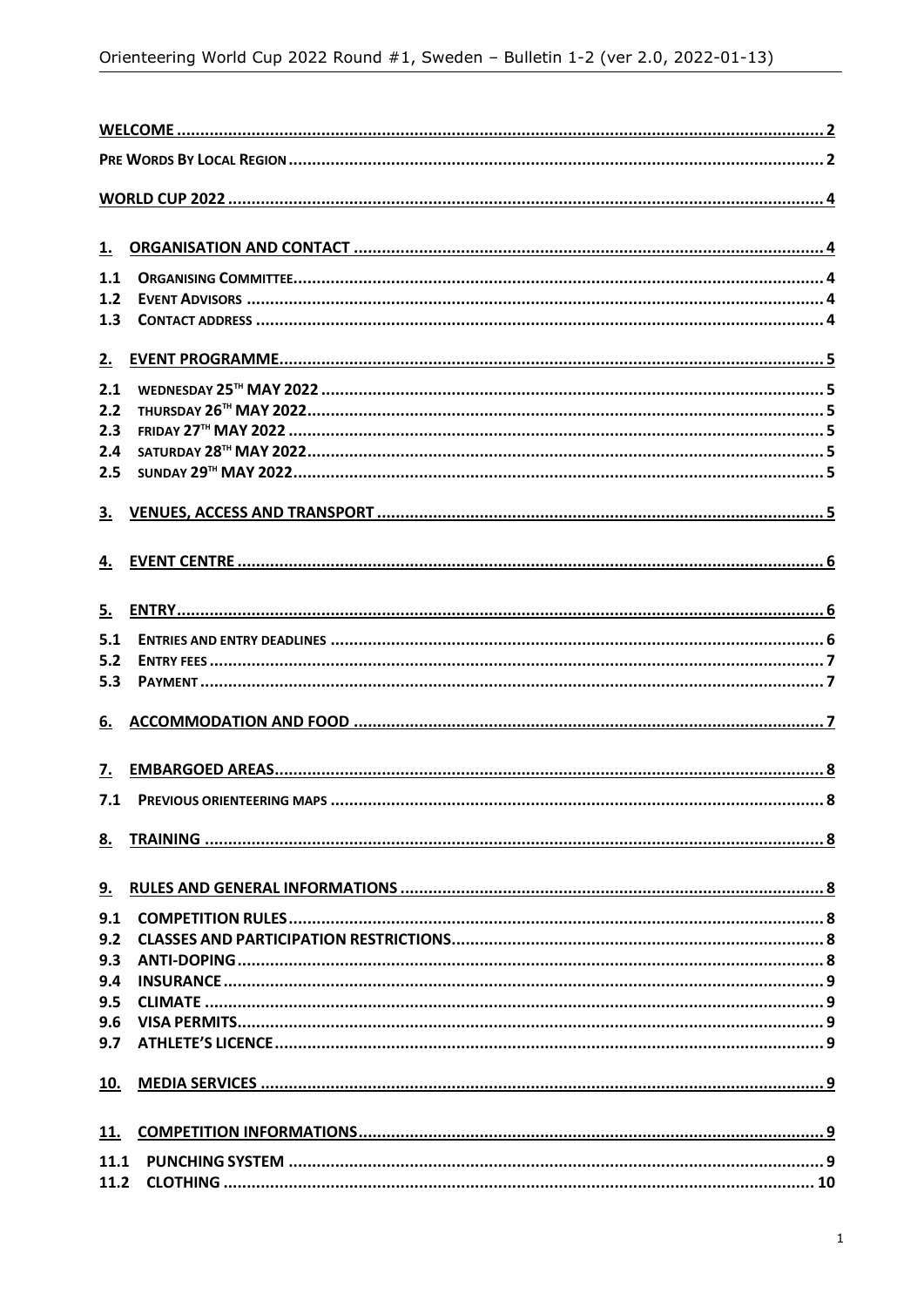## WELCOME

Dear athletes, ladies and gentlemen

We are proud to welcome You to an intensive weekend in Borås with races in the center of Borås. Borås has a long tradition of orienteering, three times host for O-Ringen, 1968, 1986 and 2015 and every year we manage O-event which is one of the biggest sprint competitions in Sweden.

Thomas Almgren, Event Director

#### PRE WORDS BY LOCAL REGION

#### **Borås**

Borås, the city by Viskan river, is a thriving and vibrant place full of color, nature, art, and design – and in July 2019, the home to Europe's finest in athletics. As Sweden's 13th city with over 111,000 inhabitants, Borås perfectly balances between being a big city and a small town. Big enough to encompass a wide range of entertainments, culture and services but small enough to have everything at close range.

#### *A city of sports*

Borås has long been a city of sports. The city is blessed with one of the best basketball teams in Sweden, Borås Basket, as well as the football team IF Elfsborg, who always gather a great crowd at Borås Arena. The arena is proudly embellished with a mural of the city's famous football player Anders Svensson. One of athletics' greatest, the Olympic champion Carolina Klüft, was also born in Borås and has competed at Ryavallen several times.

#### *Vibrant public outdoor gallery*

But the city is not only a place for sports. If you mention Borås to anybody with an interest in art, they will soon rave about the city's fantastic museums, sculptures and street art. Most people in Sweden know about the nine-meter tall bronze sculpture of Pinocchio – Walking to Borås by Jim Dine, and other sculptures in town include, but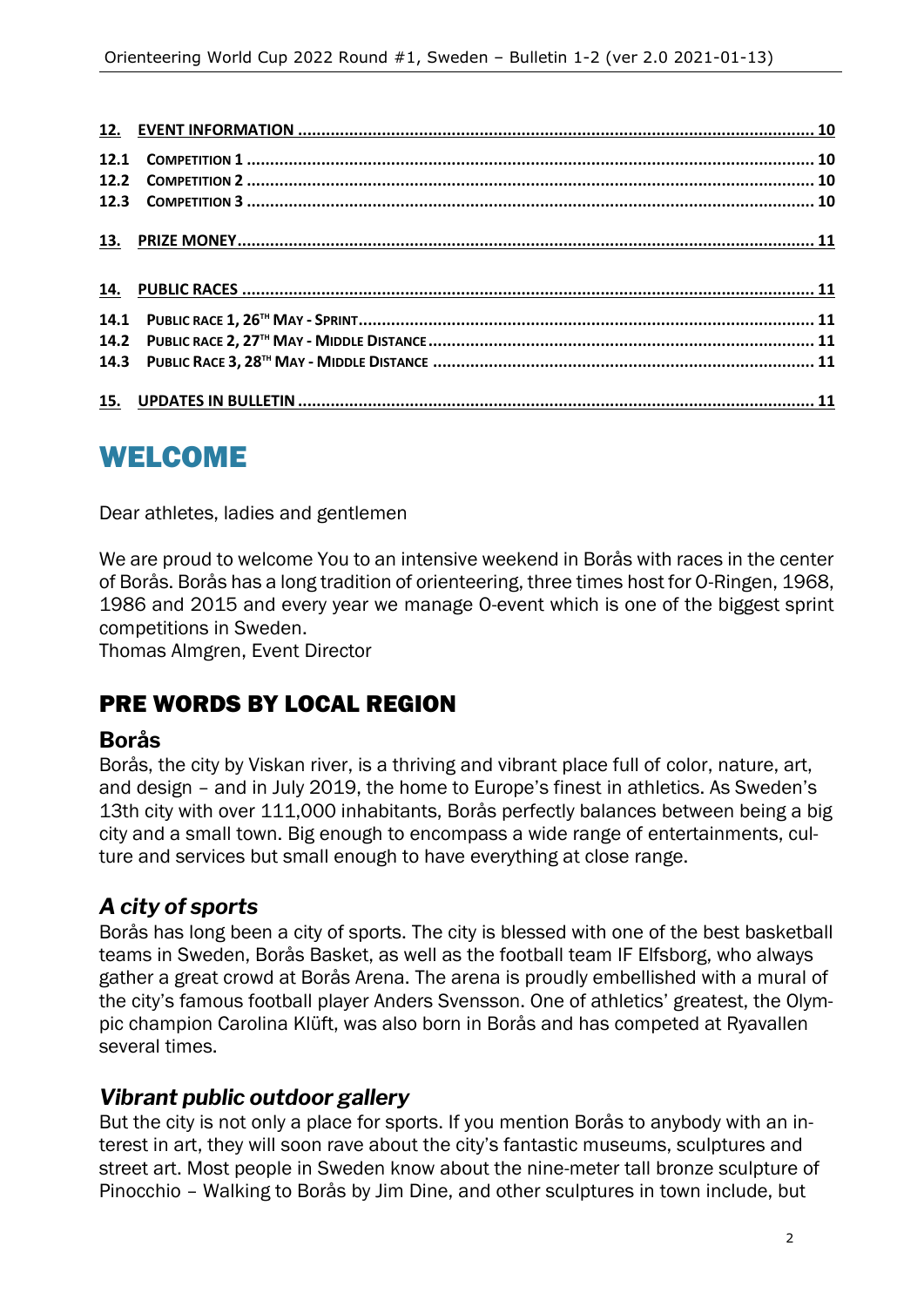are not limited to, House of Knowledge by Jaume Plensa, Declination by Tony Cragg, Vibration by Xavier Veilhan, and Non-Violence by Carl Fredrik Reuterswärd. The street art festival No Limit has also contributed to the vibrant cityscape, with international artists transforming the city into a giant outdoor gallery with everything from installations to 25-meter tall murals. The festival has been held for four years, in 2014, 2015, 2017 and in 2019. The art is best enjoyed on a guided tour, but wherever you go you will experience colorful and thought provoking works of art, whether it is on the side of buildings, in the city park or in the main square.

#### *Textile heritage*

The city is also famous for its fashion and design, and the local region has enjoyed a solid reputation as a centre of textiles for decades, even centuries. The textile industry made Borås into one of Sweden's most expansive cities in the 1900's, and in the 1960's, the industry employed two thirds of the industrial workers in Borås. At fashion and textile fairs across the world, Borås is a well renowned place. The Swedish School of Textiles and Nordiska Textilakademin, both based in Borås, are two examples of leading Swedish schools for the textile designers of the future. The textile tradition is even more relevant than ever today, with Textile Fashion Center, Borås and Sweden's international centre for fashion, textiles and design, at the heart of the city. Borås is also the centre of Nordic mail order, with many well-known businesses based here. Examples are H&M, Gina Tricot, Ellos Group and Consortio Fashion Group, including Bubbleroom, Cellbes and Halens. Millions of packages are sent from the area every year.

#### *Historical place for trade*

The city first started as a place for trade in the 1500's, with local farmers supplementing their income by selling handicrafts, textiles and wooden goods. The traders, called "knalle", wandered

across large parts of the country to sell their goods, which at the time was illegal. But king Gustaf II Adolf made an exception for Borås when he founded the city in 1621. With the new city privileges, the merchants had the right to trade wherever they wanted, as long as the goods had been declared for customs in Borås. Since then, the city has only grown as a city of trade. For 400 years, the "knalle" wandered the country to sell their goods. They even developed their own language called Månsing, which included words such as "fika", still used to this day for drinking coffee and/or eating something sweet.

#### *A city with ambition*

Borås is simply, and always has been, a city with a lot of ambition. And we are building like never before. Cafés and restaurants are popping up on every street-corner, next to tall buildings and event arenas. Borås is a city full of experiences waiting to be discovered. Not least Borås Zoo, one of the best zoos in Sweden, indoor and outdoor swimming areas in the middle of the city, and a beautiful countryside with vast forests always within easy reach.

#### Welcome to Borås!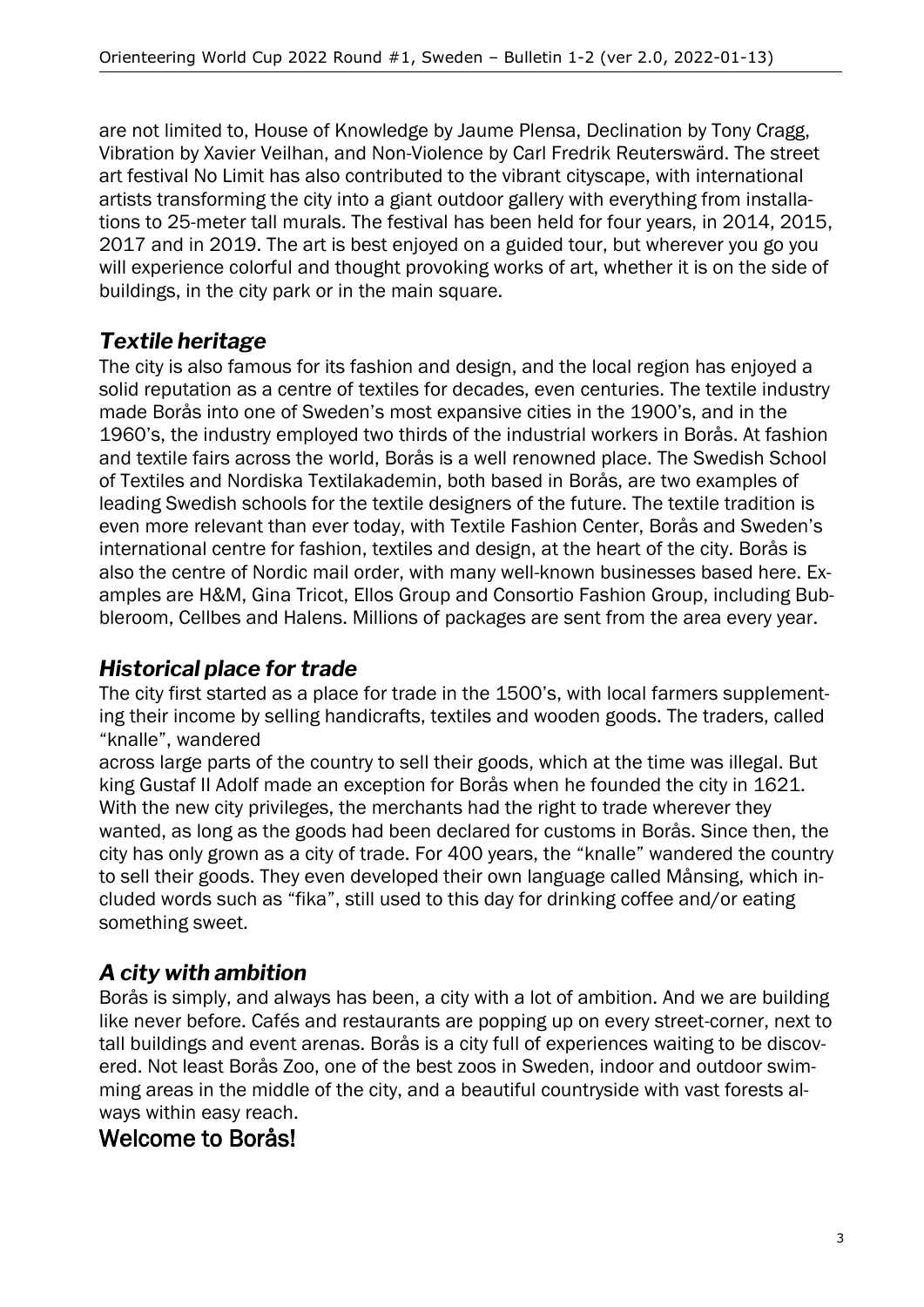## WORLD CUP 2022

| Comp.          | Date        | Format                 | Event                                                                      | Location                       |
|----------------|-------------|------------------------|----------------------------------------------------------------------------|--------------------------------|
|                | 25-29 May   | Sprint                 |                                                                            |                                |
| $\overline{2}$ | 25-29 May   | Knock-Out Sprint       | World Cup round 1                                                          | Borås,<br>Sweden               |
| 3              | 25-29 May   | <b>Sprint Relay</b>    |                                                                            |                                |
| 4              | 3-7 August  | Long Distance          | World Cup round 2<br>Rakvere,<br>with European<br>Estonia<br>Championships |                                |
| 5              | 3-7 August  | Middle Distance        |                                                                            |                                |
| 6              | 3-7 August  | Relay                  |                                                                            |                                |
|                | 1-3 October | Relay                  | World Cup round 3                                                          |                                |
| 8              | 1-3 October | <b>Middle Distance</b> |                                                                            | Davos Klosters,<br>Switzerland |
| 9              | 1-3 October | Long Distance          |                                                                            |                                |

The World Cup 2022 consists of the following 9 competitions.

# 1. ORGANISATION AND CONTACT

#### 1.1 ORGANISING COMMITTEE

Thomas Almgren **Event Director** Fredrik Odelberg **Race Director** Race Director Stefan Aroneng **Head of Courses** Stefan Eksberg VIP Martin Karlsson **Finances** 

Magnus Lindberg **Event Director public races** 

#### 1.2 EVENT ADVISORS

Ivar Maalen **IOF Senior Event Advisor, Norway** Kjell Blomseth **IOF Assistant Event Advisor, Norway** Bo Månsson National Event Advisor, Sweden

#### 1.3 CONTACT ADDRESS

Thomas Almgren +46704 -96 76 33 [thomas.almgren@owc2022boras.se](mailto:thomas.almgren@owc2022boras.se) Fredrik Odelberg, +46705-24 12 35 [fredrik.odelberg@owc2022boras.se](mailto:fredrik.odelberg@owc2022boras.se)

Bulletin 3 will be published by 25 February 2022.

Final details will be released in Bulletin 4 upon arrival at the Event Centre and on the homepage on 22 may 2022.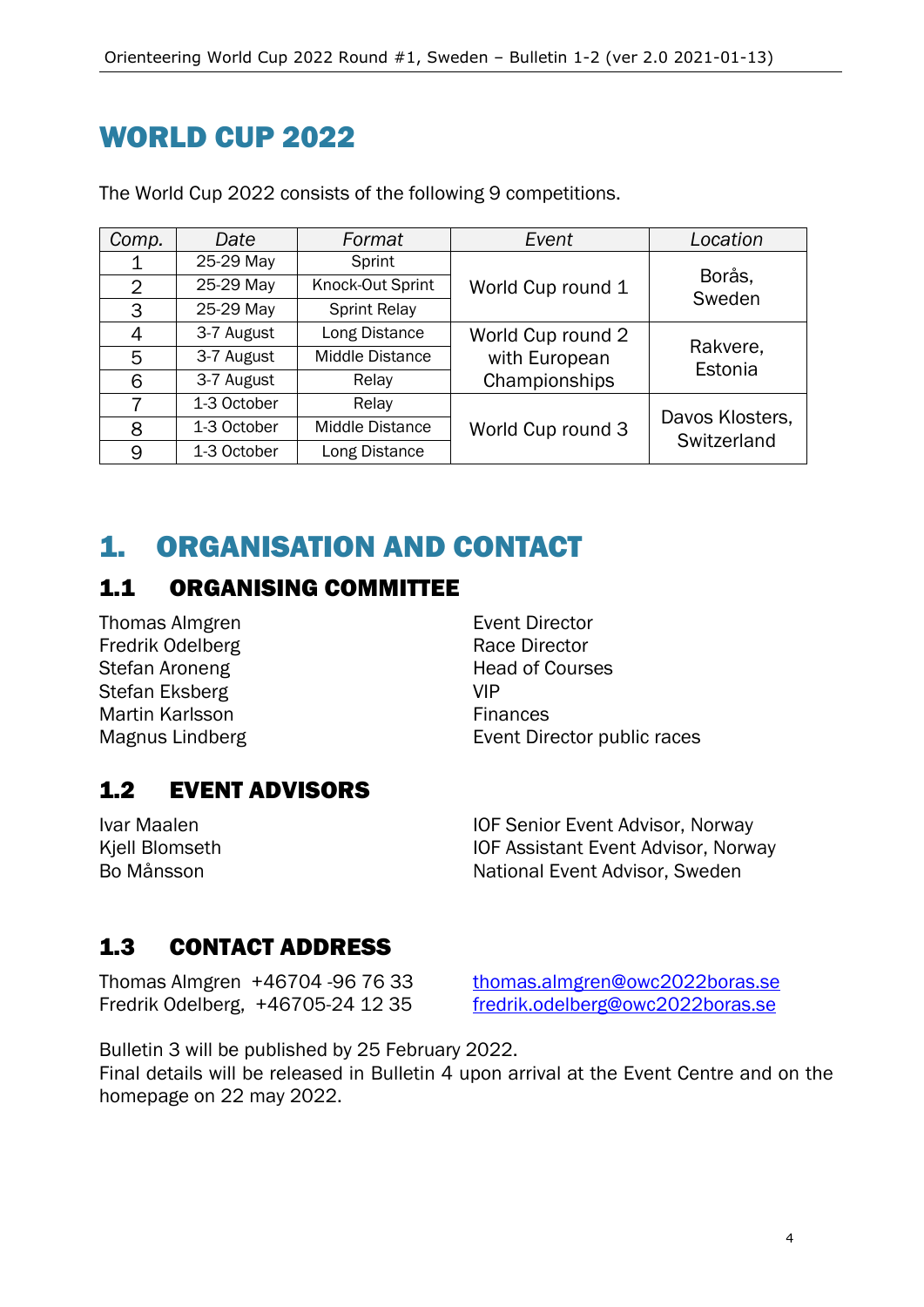## 2. EVENT PROGRAMME

#### 2.1 WEDNESDAY 25TH MAY 2022

| 14:00-17:00 |
|-------------|
| 14:00-18:00 |
| 17:30-18:30 |
|             |

#### 2.2 THURSDAY 26TH MAY 2022

| Individual sprint     | 10:00-16:00 |
|-----------------------|-------------|
| First start approx.   | 10:00       |
| Last start            | 14:00       |
| Price giving ceremony | 16:00       |
| Event Centre opens    | 17:00-19:00 |

#### 2.3 FRIDAY 27TH MAY 2022

| Open training           | 10:00-18:00 |
|-------------------------|-------------|
| Event Centre opens      | 17:00-19:00 |
| Team Officials' Meeting | 17:30-18:30 |

#### 2.4 SATURDAY 28TH MAY 2022

| Knockout sprint qualification | 08:00-10:00 |
|-------------------------------|-------------|
| Knockout sprint finals        | 15:00-18:00 |
| Event Centre opens            | 12:00-19:00 |

#### 2.5 SUNDAY 29TH MAY 2022

| Sprint relay          | 10:00-11:00 |
|-----------------------|-------------|
| Price giving ceremony | 11:30       |

## 3. VENUES, ACCESS AND TRANSPORT

The event will be orgnised in the city of Borås that is a famous sport location. O-Ringen was held in Borås in 2015.

Borås is located in the south-east part of Sweden close to Göteborg that has an international airport. The distance from the airport is only 40 km or 25 minutes. It is possible to travel to Borås by train from the 3 biggest cities in Sweden (Stockholm, Göteborg & Malmö).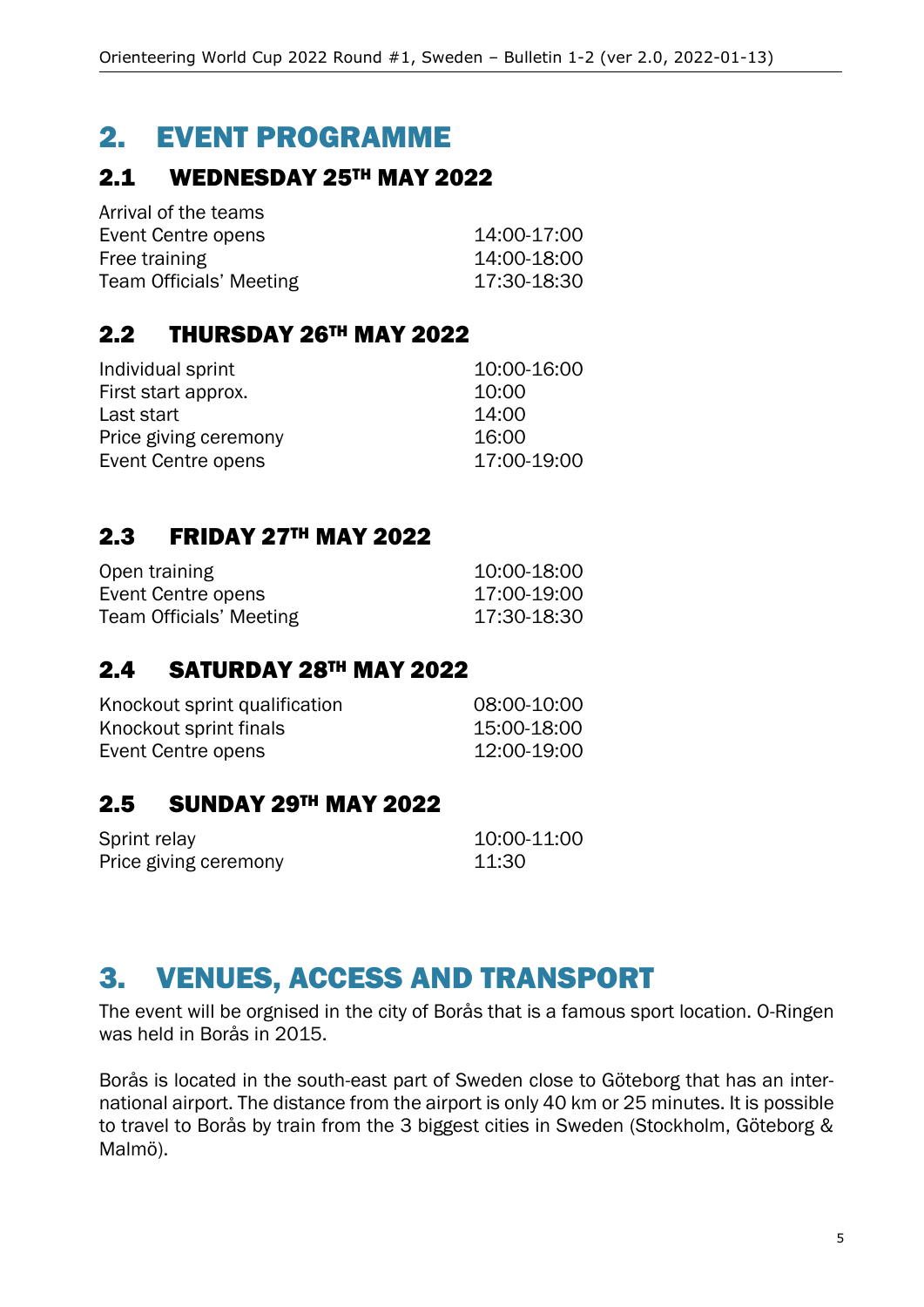## 4. EVENT CENTRE

The Event centre will be located in Simonsland conference center, in the city center of Borås.

Viskastrandsgatan 1B 506 30 Borås



## 5. ENTRY

## 5.1 ENTRIES AND ENTRY DEADLINES

All entries are only to be made in **IOF Eventor**. The Entry form will be available from 1 February 2022.



- The deadline for Team Size Entry is 25<sup>th</sup> March 2022 (-2 months).
- The deadline for Team Names Entry is 17<sup>th</sup> May 2022 (-8 days).
- The deadline for late entries, changes of Team Size or Team Names is 25 May 2022.

Team Size Entry (deadline 25<sup>th</sup> March 2022);

Team manager (chosen from list in IOF Eventor).

- Number of Team Athletes (men and women)
- Number of Team Officials.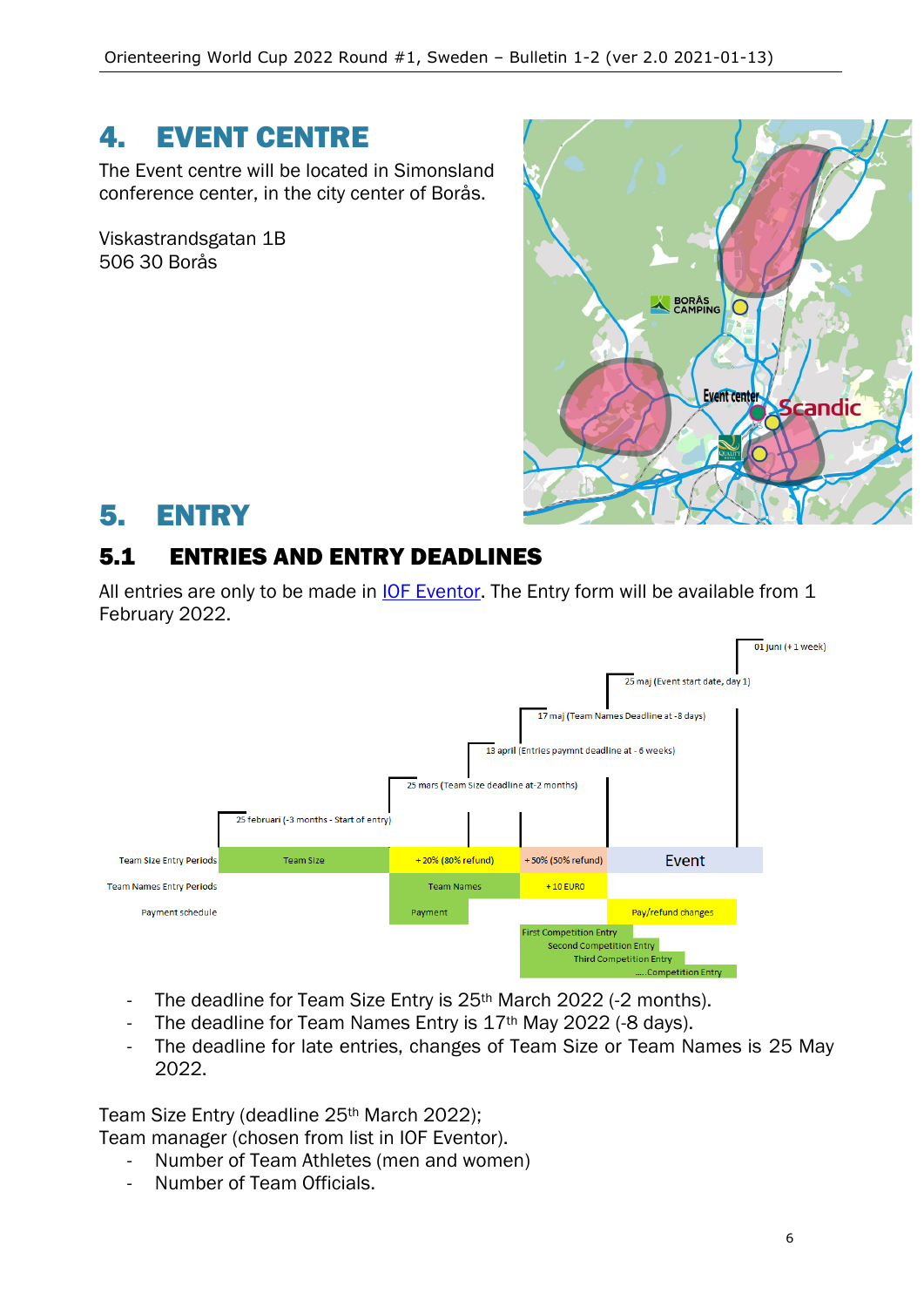- Number of Team Athletes in the individual races; Federation Quota will be published by the IOF. There is no maximum number of officials per team.

Team Names Entry (deadline 17th May 2022)

- The following information shall be filled in;
- Name of each Team Athlete by selecting from federation members in IOF Eventor.

Competition entries

Names of the competitors and, if required, their starting group, shall be entered in IOF Eventor before 12 00 (noon) on the day before an individual competition.

#### 5.2 ENTRY FEES

| World cup complete bundle |          |
|---------------------------|----------|
| Competitor                | 2170 SEK |
| Team official             | 700 SEK  |

Package includes:

- Starting fee for all three competitions
- Training maps and competitions maps

Late entry fees will be applied as given in IOF rules.

#### 5.3 PAYMENT

Fees must be paid according to the illustration above (5.1 Entry fees and deadlines)

| Bank  |
|-------|
| Payee |
| IBAN  |
| BIC   |

Swedbank Borås GIF SE61 8000 0803 2500 4292 0595 **SWEDSESS** 

## 6. ACCOMMODATION AND FOOD

[Scandic Plaza](https://www.scandichotels.com/hotels/sweden/boras/scandic-plaza-boras) hotel is recommended for competitors. Allegatan 3 50332 Borås +46 33 785 82 00 [borasplaza@scandichotels.com](mailto:borasplaza@scandichotels.com)

[Borås Camping](https://www.borascamping.se/) is one of Sweden's largest city campsites, with 52 cabins, a youth hostel and more than 380 pitches.

There will also be possible to rent clubhouses (see [www.owc2022boras.se](http://www.owc2022boras.se/) for more info).



There are lot of restaurants in the city and also food stores in walking distance from the suggested accommodations.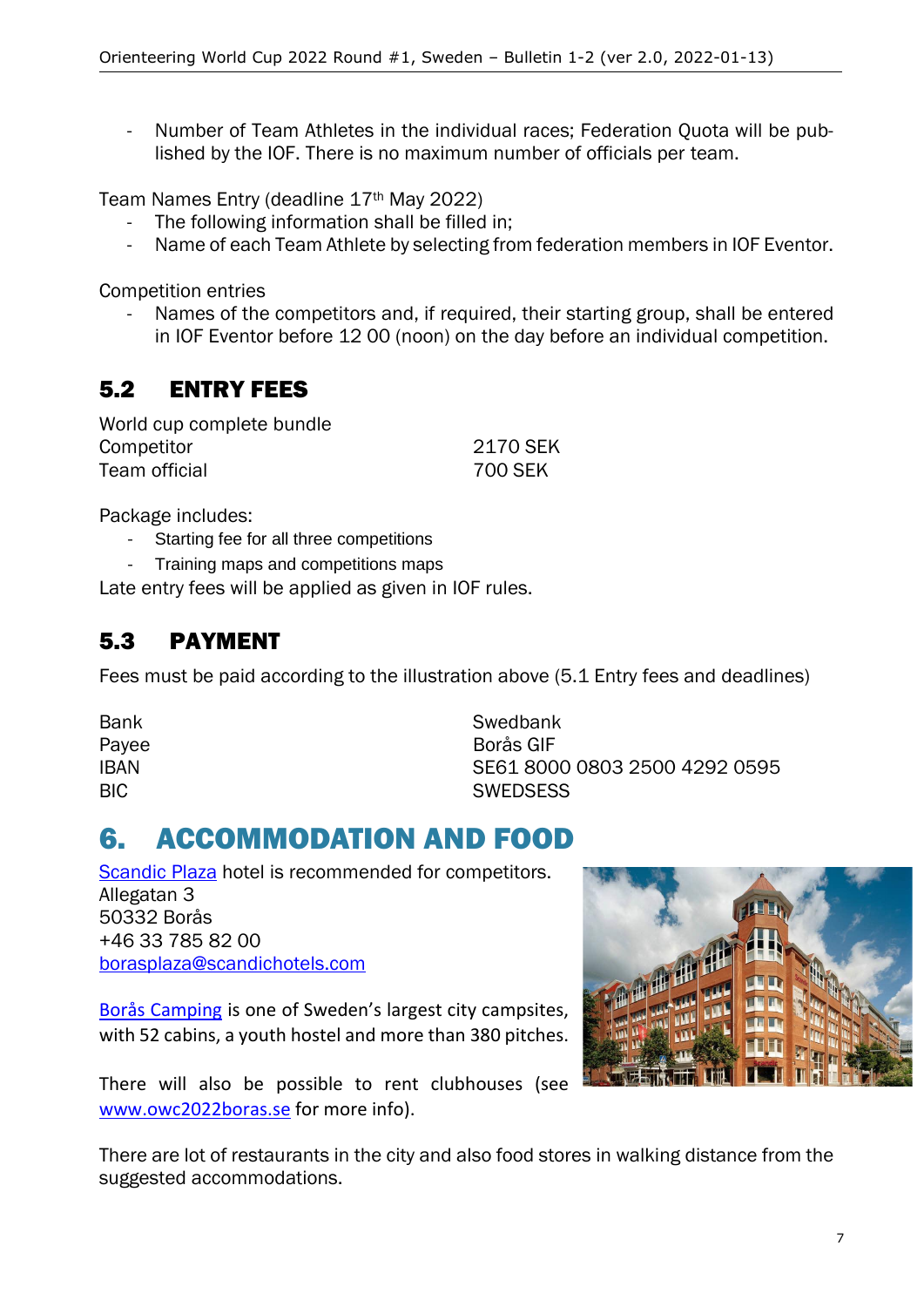Most restaurants and food stores has good alternative for special diets, vegetarian, allergies etc.

# 7. EMBARGOED AREAS

Observe the **embargoed areas** published at IOF Eventor (map in chapter 4 is not the exact embargoed areas).

#### 7.1 PREVIOUS ORIENTEERING MAPS

All previous maps are published on **IOF Eventor**.

## 8. TRAINING

Training areas will be soon be published in IOF Eventor.

## 9. RULES AND GENERAL INFORMATIONS

#### 9.1 COMPETITION RULES

The complete rules for the World Cup 2022 consist of;

- Orienteering competition rules 2022.
- World Cup special rules. 2022.

Latest versions of the rules are found on [IOF webpage.](https://orienteering.sport/orienteering/competition-rules/)

Runners are awarded World Cup points as per 2022 World Cup special rules.

#### 9.2 CLASSES AND PARTICIPATION RESTRICTIONS

There are two classes, Women and Men.

Participation restrictions, classes and qualification system will follow the World Cup Special Rules for the 2022.

#### 9.3 ANTI-DOPING

Doping is strictly forbidden, and the organizers of the World Cup are dedicated to supporting the Anti-Doping authorities in their work. Doping controls may be carried out any time during the competitions in accordance with the procedures described in the WADA International Standard of Testing and Investigations. The latest IOF Anti-Doping rules and the World Anti-Doping Code applies. Athletes who are selected for doping control must bring an official identification (with photo) to the doping test area. The athlete should also present the personal therapeutic use exemption (TUE) if applicable. In general, it is advisable that athletes take their ID to all competitions and events. For more information, please consult: https://orienteering.sport/iof/anti-doping/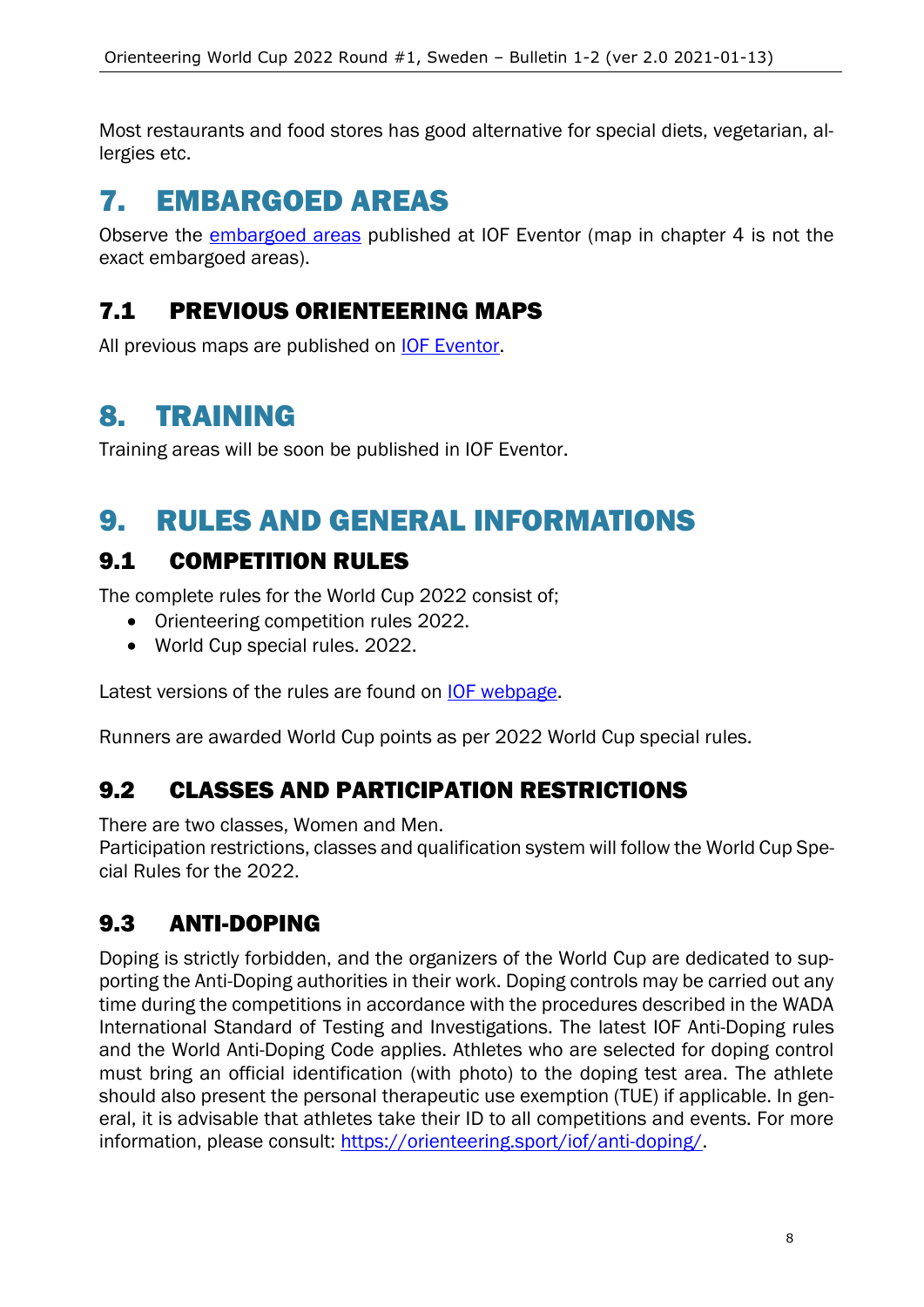#### 9.4 INSURANCE

The organisers decline any liability that might occur through participation in the IOF World Cup Events and trainings. Each person participates at their own risk and is responsible for their own insurance coverage (illness and accident).

## 9.5 CLIMATE

The average temperature in Borås during this period is 14-18 degrees Celsius. The average rain is in Borås during this period is 0-3 mm. In May it normally rain 13 days in Borås.

#### 9.6 VISA PERMITS

The prerequisite for immigration into Sweden is a valid passport. For travelers from certain countries, a visa or further documents are required

More information on visas and citizens who require a Visa for entry into Sweden.

- [Information about VISA to visit Sweden](https://www.government.se/government-policy/migration-and-asylum/information-on-visas/)
- [List of foreign citizens who require Visa for entry into Sweden](https://www.government.se/government-policy/migration-and-asylum/list-of-foreign-citizens-who-require-visa-for-entry-into-sweden/)

An invitational letter for VISA to facilitate the processing of visas and/or documents needed to be able to attend the competition can be found in IOF Eventor for the competition (Documents and links).

## 9.7 ATHLETE'S LICENCE

All athletes must have a valid IOF [Athlete's License](https://orienteering.sport/iof/for-athletes/athletes-licence/) to participate in the World Cup races.

# 10. MEDIA SERVICES

Accommodation and media services will be at [Quality Hotel Grand.](https://www.nordicchoicehotels.com/hotels/sweden/boras/quality-hotel-grand-boras) Hallbergplatsen 2 503 30 Boras Phone: +46 337 99 00 00 +46 337 99 00 08 [q.grand.boras@choice.se](mailto:q.grand.boras@choice.se)

The hotel is located inside the embargoed area but that is allowed for media representatives to enter.



# 11. COMPETITION INFORMATIONS

#### 11.1 PUNCHING SYSTEM

The punching system used is SportIdent. SI-chips will be provided by the organiser.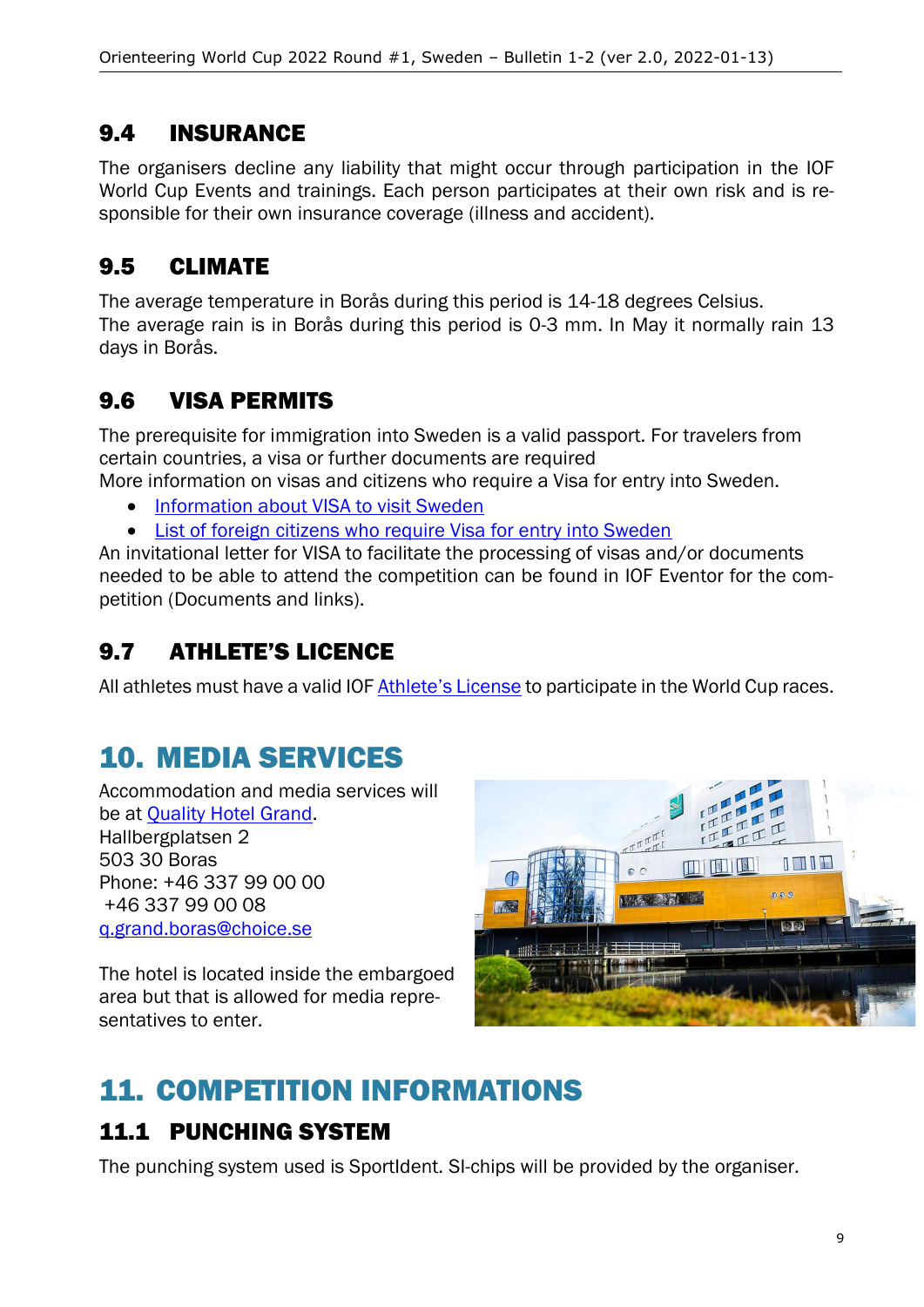#### 11.2 CLOTHING

No restrictions in clothing

## 12. EVENT INFORMATION

#### 12.1 COMPETITION 1

| Format         | Individual sprint                                                                                            |
|----------------|--------------------------------------------------------------------------------------------------------------|
| Map            | 1:4000                                                                                                       |
| Terrain        | Urban terrain with small and big buildings. Some grass covered ar-<br>eas and smaller parts of forest parks. |
| Forms          | Flat to medium hilly.                                                                                        |
| Traffic        | Local traffic.                                                                                               |
| Women/men      | 15' appr. running time                                                                                       |
| Course setters | Carl-Henry Andersson                                                                                         |
|                | Filip Grahn                                                                                                  |
|                | Fredrik Sundström                                                                                            |

#### 12.2 COMPETITION 2

| Format         | Knock-out sprint                                                                                             |
|----------------|--------------------------------------------------------------------------------------------------------------|
| Map            | 1:4000                                                                                                       |
| Terrain        | Urban terrain with small and big buildings. Some grass covered ar-<br>eas and smaller parts of forest parks. |
| Forms          | Qualification: Flat to medium hilly. Elimination rounds mostly flat                                          |
| Vegetation     | Local traffic in most streets                                                                                |
| Women/men      | Qualification 8-10', elimination rounds 6-8', appr running time                                              |
| Course setters | Victor Helgesson                                                                                             |
|                | Emil Karlsson                                                                                                |
|                | Elsa Lindeblom                                                                                               |

#### 12.3 COMPETITION 3

| Format<br>Map  | Sprint relay<br>1:4000                                             |  |  |
|----------------|--------------------------------------------------------------------|--|--|
|                |                                                                    |  |  |
| Terrain        | Urban terrain with small and big buildings. Some grass covered ar- |  |  |
|                | eas and smaller parts of forest parks.                             |  |  |
| Forms          | Mostly flat.                                                       |  |  |
| Traffic        | Local traffic and pedestrian streets.                              |  |  |
| Women/Men      | 13-15' per leg, appr running time                                  |  |  |
| Course setters | Filip Grahn                                                        |  |  |
|                | David Hallberg                                                     |  |  |
|                | Hugo Håkansson                                                     |  |  |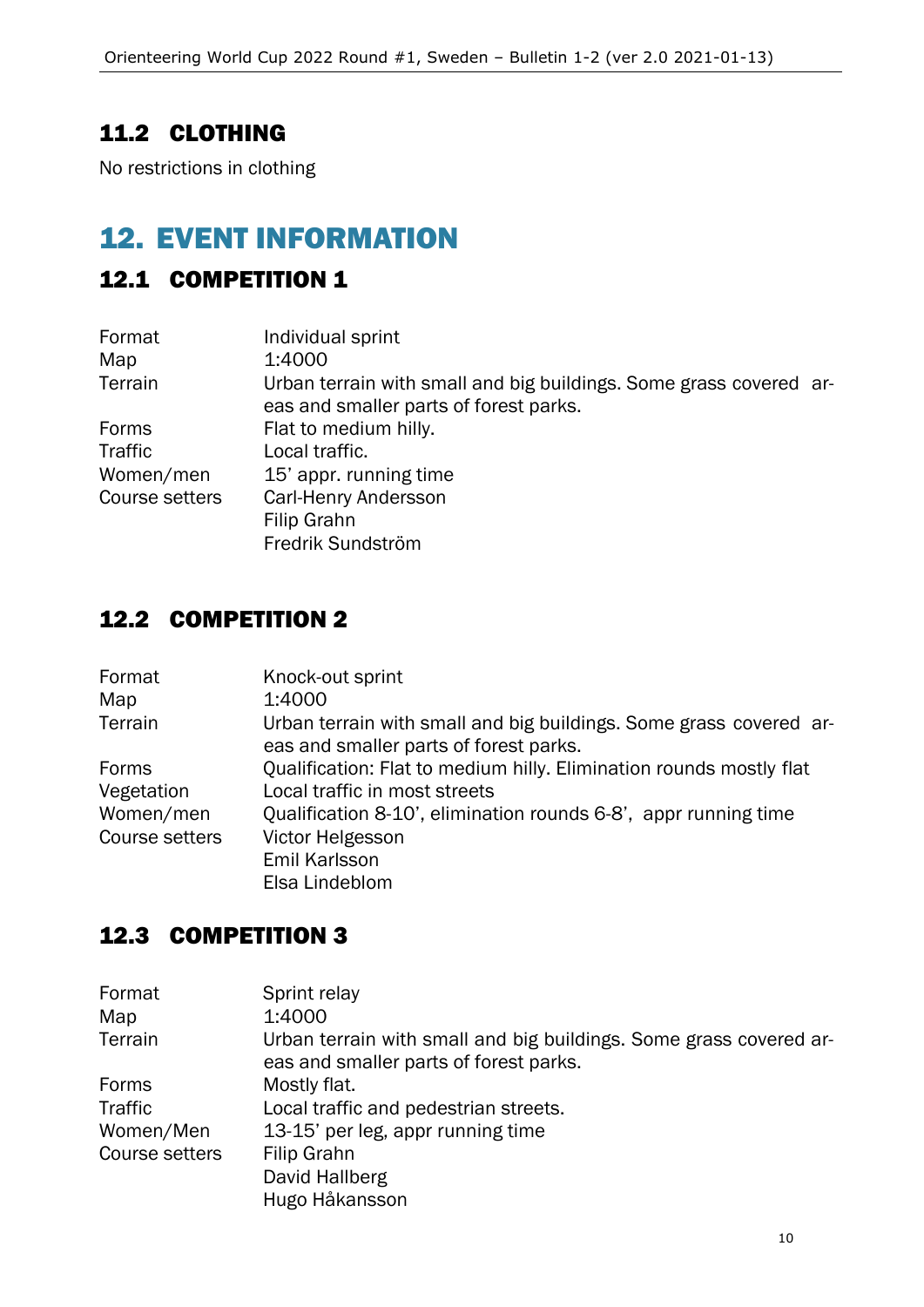## 13. PRIZE MONEY

Prize money in the World Cup 2022 is distributed according to the following schedule. All prizes are set in Euro.

| <b>Place</b>   | <b>Individual</b><br>race | Relay race | <b>Total Individ-</b><br>ual World<br>Cup |
|----------------|---------------------------|------------|-------------------------------------------|
| 1              | 1000                      | 1000       | 5000                                      |
| $\overline{2}$ | 700                       | 700        | 2000                                      |
| 3              | 400                       | 400        | 1000                                      |
| 4              | 200                       |            | 600                                       |
| 5              | 200                       |            | 500                                       |
|                |                           |            |                                           |

# 14. PUBLIC RACES

#### 14.1 PUBLIC RACE 1, 26TH MAY - SPRINT

First start approximately 15.00

#### 14.2 PUBLIC RACE 2, 27TH MAY - MIDDLE DISTANCE

First start 10.00

#### 14.3 PUBLIC RACE 3, 28TH MAY - MIDDLE DISTANCE

First start 10.00

# 15. UPDATES IN BULLETIN

#### Version 2, 2022-01-15

Changed order of races. Team names entry changed from 15th May to 17th May. Added information about late entry fee. Release date for bulletin 4 changed from 18th May to 22 May. More information about accommodation.